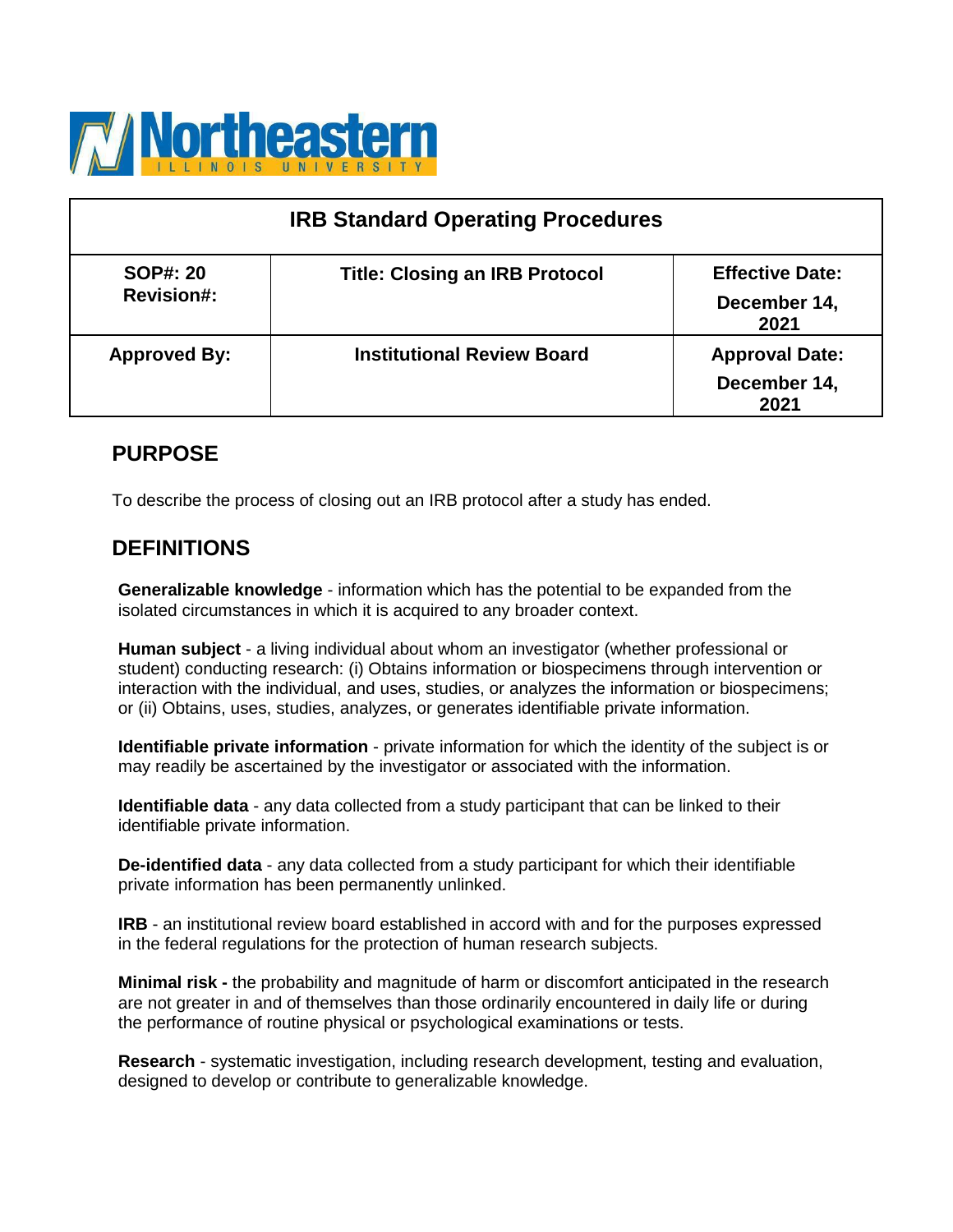# **POLICY**

### *WHEN AN INVESTIGATOR SHOULD CLOSE A STUDY*

Regardless of how a study was approved by the IRB (full review / expedited review / exempt), study closure is required for all IRB-approved studies when at least one of the following occurs:

- the study was not and will not be initiated;
- the study was discontinued prior to its completion;
- the time period approved by the IRB for the study has elapsed, and the research team did not file for an extension of the study's time period prior to the end of the approved study time period (regardless of whether data collection and analysis of identifiable data were completed prior to the end of the study's approved time period);
- data collection is complete, all study-related interventions are complete (such as stimuli in experimental designs), and (for anyone approved by the study protocol to access identifiable data, including but not limited to the research team and grant funders) use of and access to identifiable data has ended (even if the IRB-approved time period for the study has not yet ended); and/or
- the principal investigator will no longer be affiliated with NEIU, and prior to departing the university they do not intend to transfer the IRB protocol to someone else affiliated with NEIU.

### *HOW AN INVESTIGATOR SHOULD CLOSE A STUDY*

Before closing a study, if additional analysis is intended, the principal investigator should create and save a de-identified data set (i.e., remove all identifiable private information from the data set, and destroy any codes linking participants to their study data).

When study closure is required (as outlined in the above "When to Close a Study" section), the principal investigator should fill out and submit one final Annual Report to terminate the project. For principal investigators who are students, the study's faculty sponsor should guide the student through the study closure process.

### *WHEN THE IRB MAY CLOSE A STUDY WITHOUT INVESTIGATOR PERMISSION*

The IRB may close a study without the principal investigator's permission (in which event the IRB will notify the PI of the study closure) if at least one of the following occurs:

- the principal investigator is no longer affiliated with NEIU, and they did not transfer the protocol to someone affiliated with NEIU prior to departing the university;
- the protocol has lapsed (e.g., the study's approved time period has elapsed, and the principal investigator has neither requested an extension of the study's time period nor closed the study);
- an application for a continuing review has been submitted, but the principal investigator has not sufficiently responded to or addressed the IRB's requests for revisions within the allotted response time period; and/or
- the IRB determines that the protocol should be terminated (due to reasons such as those related to misrepresentation in the submitted IRB application, lack of adherence to approved guidelines in the approved protocol, or concerns over the ethical protection of human subjects).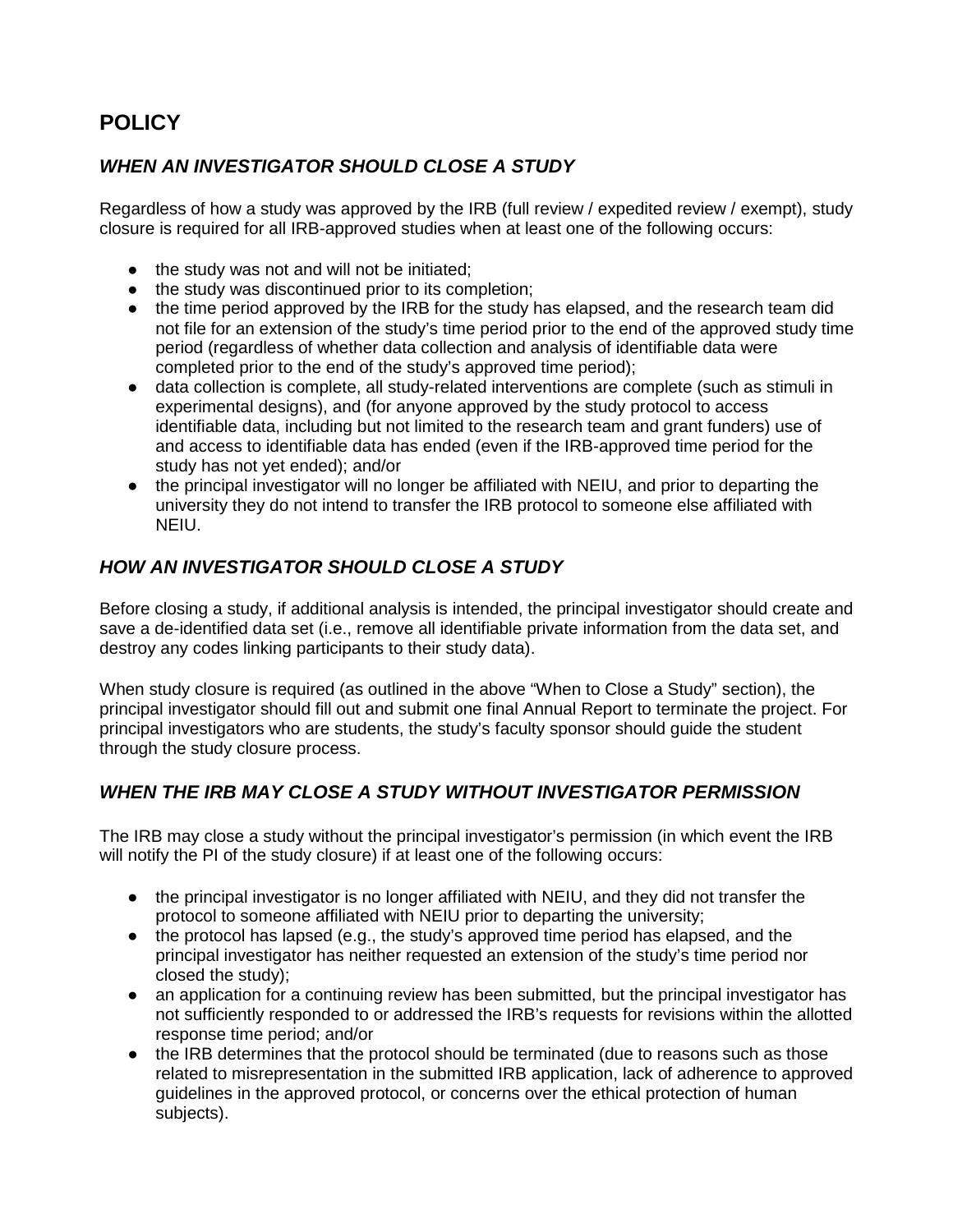## *WHAT TO DO AFTER CLOSING A STUDY*

After closing a study, the research team is required to do all of the following:

- cease data collection for the study;
- cease analysis of identifiable data;
- destroy all identifiable data (in accordance with the IRB-approved study protocol); and
- securely retain all study-related materials (with the exception of identifiable data) for a period of three years (such as signed consent forms, de-identified data, data collection measures, and study advertisements).

Please note that, if included in the study's IRB-approved protocol, a research team may continue to engage in the following study-related activities after a study's closure:

- communicating with study participants for study-related purposes other than data collection (such as answering participant questions, or recruitment for a different IRB-approved study);
- distributing remuneration to study participants;
- fulfillment of grant-related responsibilities excluding data collection/analysis (such as fulfillment of financial contracts for research-related equipment, services, facilities, and staff);
- analysis of de-identified data:
- dissemination of results from analysis of de-identified data (including but not limited to dissemination to grant funders, study participants, research publishers, and research conference audiences).

Once a study has been closed, if the investigator wants to collect additional data, they are required to submit a new study application to the IRB.